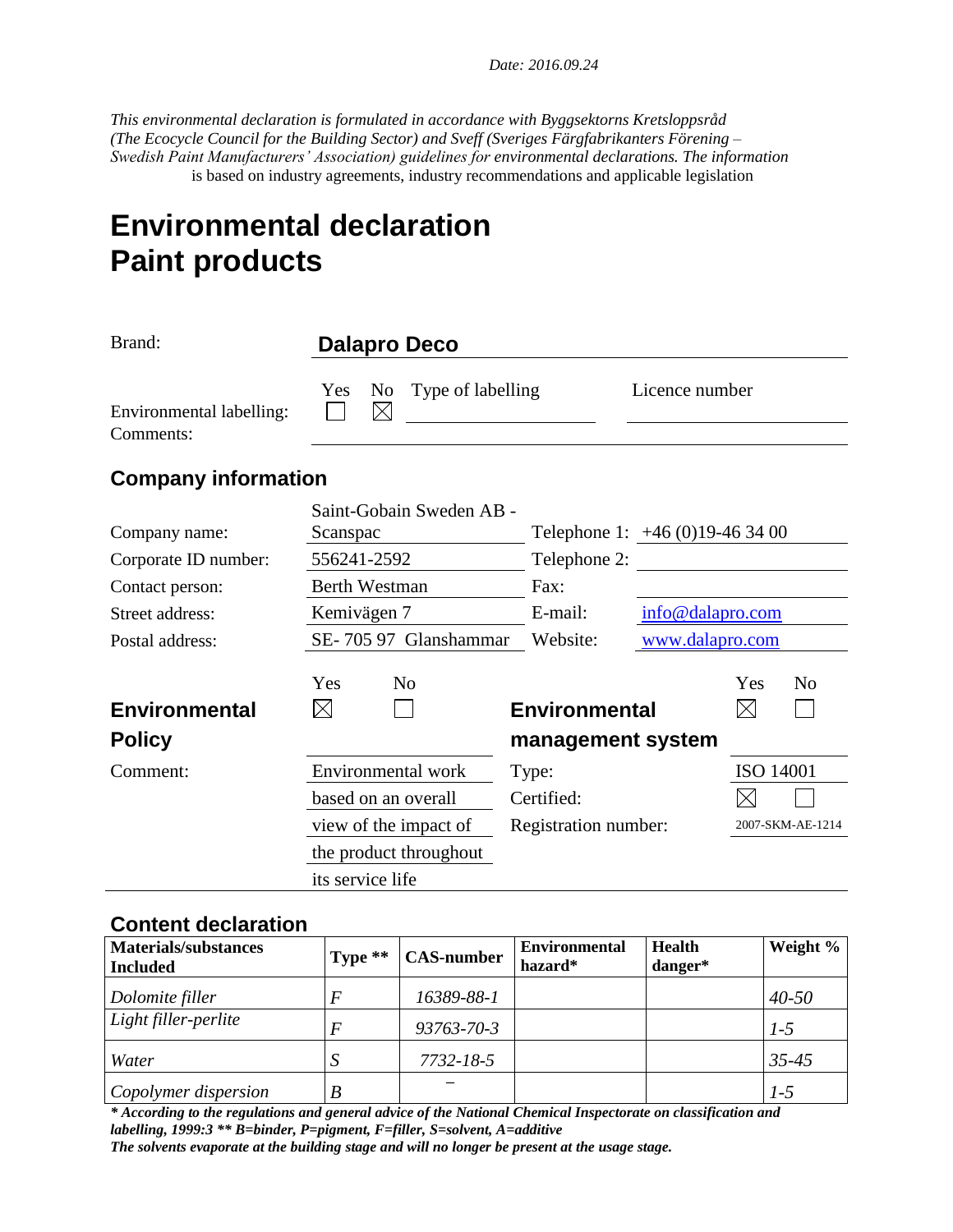### **Environmental impact (production stage)**

| <b>Energy type</b>           |       | <br>Discharge into<br>water | per kilo of<br>product | <b>Emission</b><br>into the air | per kilo of<br>product |
|------------------------------|-------|-----------------------------|------------------------|---------------------------------|------------------------|
| Coal                         | %     | <b>COD</b>                  | $<$ 1,4 mg/kg          | CO <sub>2</sub>                 | No information*        |
| Water                        | $\%$  | <b>BOD</b>                  | $<$ 0,3 mg/kg          | CO                              | No information*        |
| Oil                          | $\%$  | $\mathbf{P}$                | $<$ 0,1 $\mu$ g/kg     | $SO_{x}$                        | No information*        |
| Gas                          | $\%$  | N                           | $<$ 0,8 mg/kg          | $NO_{x}$                        | No information*        |
| Electricity                  |       | 100% Heavy metals           | $<$ 0,1 $\mu$ g/kg     | Dust                            | No information*        |
| <b>Biofuel</b>               | %     |                             |                        | Ammonia                         | No information*        |
| Own                          | %     |                             |                        | VOC total**                     | No information*        |
|                              | $\%$  |                             |                        |                                 |                        |
| Total use of<br>energy $***$ | 0,040 |                             |                        |                                 |                        |

*\* Not relevant*

*\*\* Volatile organic substances*

*\*\*\* KWh per kilo produced product*

#### **Raw material stage**

There is no information for raw materials.

#### **Source of raw materials/input goods**

|                                       | Scandinavia $(\% )$ | <b>Rest of Europe</b> $(\%)$ | Other $(\% )$ |
|---------------------------------------|---------------------|------------------------------|---------------|
| Region of origin of the raw materials | 90                  |                              |               |
| (Total for the manufacturing unit)    |                     |                              |               |

### **Production stage**

| Does production generate residual products?         | $Yes$                                 | $No\n  \boxtimes$                           |
|-----------------------------------------------------|---------------------------------------|---------------------------------------------|
| If yes, how are these dealt with:                   |                                       |                                             |
| Is any hazardous waste generated during production? | $Yes$                                 | $No \boxtimes$                              |
| If yes, how is this dealt with:                     |                                       |                                             |
| EWC code:                                           | 08 04 10 Waste adhesives and sealants |                                             |
|                                                     |                                       | 20 01 28 Paints, inks, adhesives and resins |

## **Distribution of product**

| <b>Production location and country</b>             | Glanshammar, Sweden                                                                                                                          |
|----------------------------------------------------|----------------------------------------------------------------------------------------------------------------------------------------------|
| Most common transport method (%): Truck 100%       | Plane<br>Train<br>Ship<br>Other                                                                                                              |
| Forms of distribution<br>Special forms of delivery | Via warehouse: $\boxtimes$<br>Direct to customer<br>Large packs: $\boxtimes$<br>One-off packages: $\vert$<br>Bulk: $\vert \ \vert$<br>Other: |
| Packaging                                          |                                                                                                                                              |
| Types of material used:                            | Plastic, cardboard                                                                                                                           |
| $REPA2$ - connection:                              | Yes: $\boxtimes$ Customer no.: 9169312619<br>No:                                                                                             |